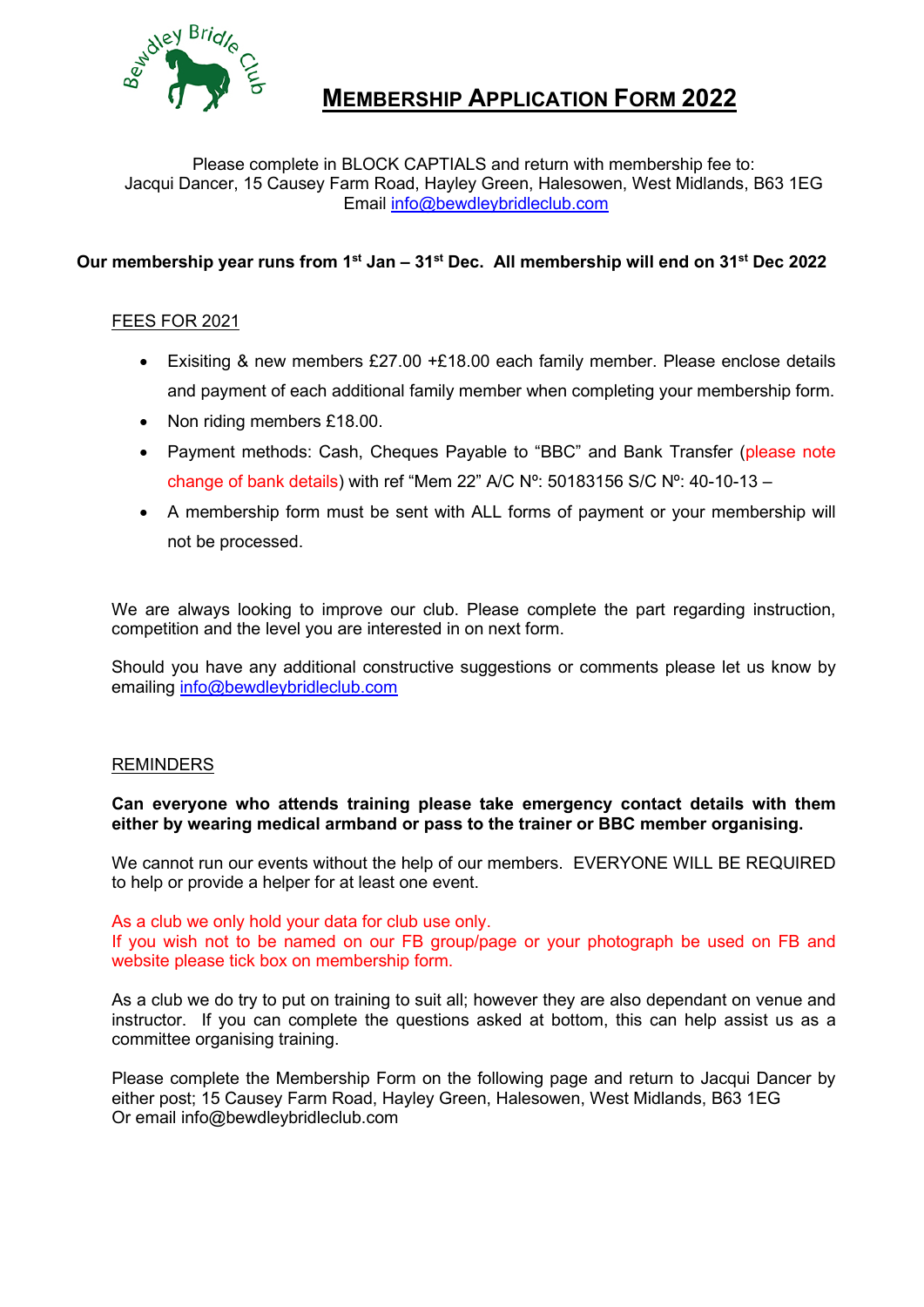

# **MEMBERSHIP APPLICATION FORM 2022**

| Name & Title                                                                                                                                                                              |                                                      |  |  |  |  |
|-------------------------------------------------------------------------------------------------------------------------------------------------------------------------------------------|------------------------------------------------------|--|--|--|--|
| <b>Address</b><br>(inc. Post Code)                                                                                                                                                        |                                                      |  |  |  |  |
| <b>Email Address</b>                                                                                                                                                                      |                                                      |  |  |  |  |
| Tel No.:                                                                                                                                                                                  |                                                      |  |  |  |  |
| Mobile No.:                                                                                                                                                                               |                                                      |  |  |  |  |
| Type of<br>Membership                                                                                                                                                                     | Senior (+18)<br>Junior (-18)<br>Non Ridden<br>Family |  |  |  |  |
| Emergency<br><b>Contact Details</b>                                                                                                                                                       | Name:<br>Contact No.:                                |  |  |  |  |
| Signed:                                                                                                                                                                                   | Date:                                                |  |  |  |  |
| Please confirm payment method: Cheque / Cash / Bank                                                                                                                                       | <b>Amount Paid:</b>                                  |  |  |  |  |
| Please tick if you DO NOT wish for your details or photographs to be placed on our<br>FB page/group/website<br>Please tick if you DO NOT want regular any communication from us via email |                                                      |  |  |  |  |

As a club we do try to put on training to suit all; however they are also dependant on venue and instructor. If you can complete the questions on next page, this can help assist us as a committee organising training.